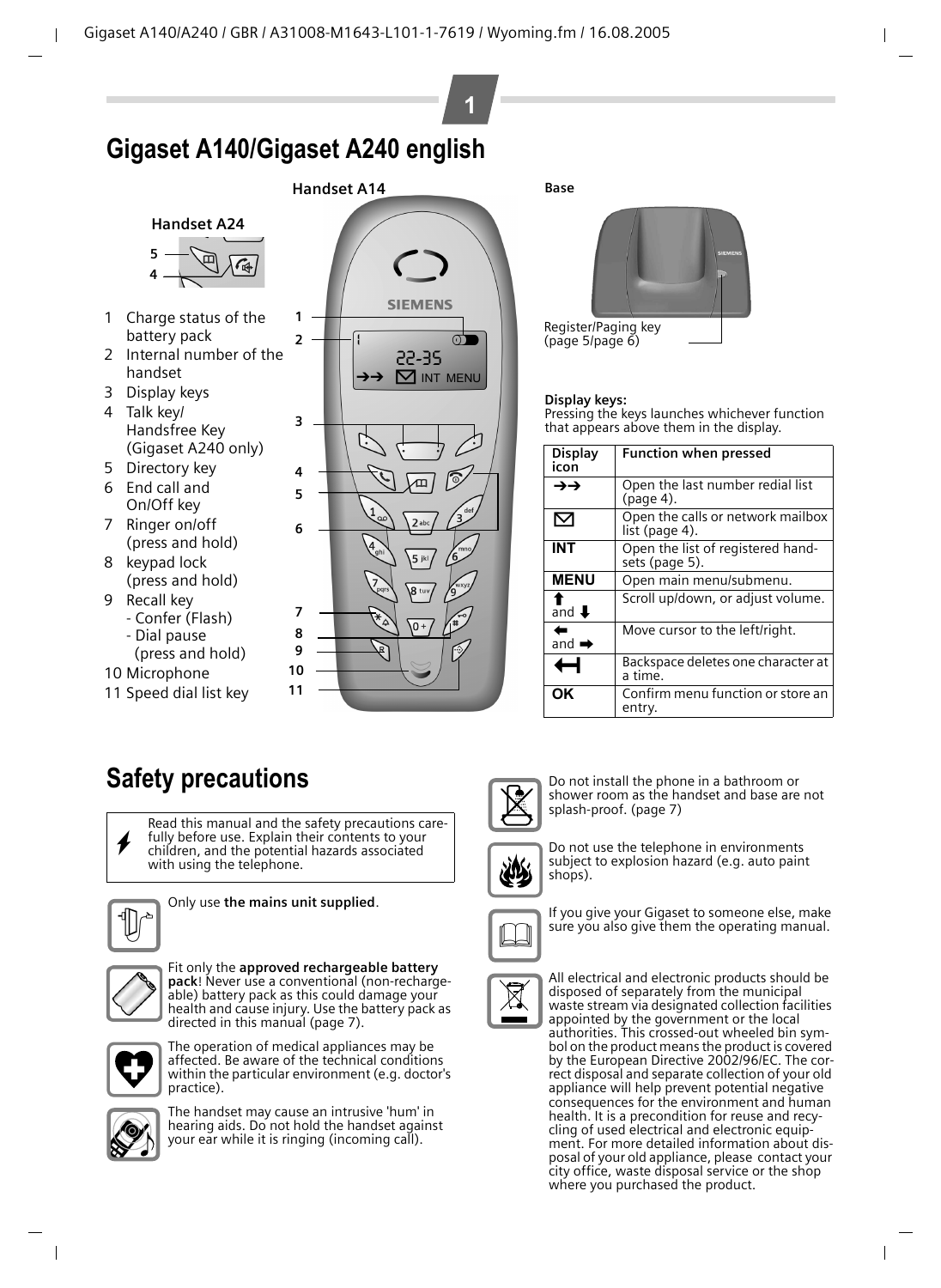Do not pollute the environment. Emergency numbers cannot be dialled if the keypad lock ([page 3\)](#page-2-0) is activated! Not all of the functions described in this manual are available in all countries.

# **Setting up the telephone for use**

### <span id="page-1-1"></span>**Step 1: Connecting the base**



**Connect the phone jack with the phone cord**  $\mathbb O$ and the **mains units (230 V) with the power cord** 2 as shown. Place the cords in the cord recesses. The two cords must **be plugged in at all times**.

◆ Use **only the mains unit supplied** (see the bottom of the base).

◆ If you ever purchase another phone cord from a store, ensure that the phone conductors are correctly connected: 3-4 connection of the telephone conductors/EURO CTR37.

### **Step 2: Setting up the handset**

#### **Fitting the battery pack**

- ◆ **Fit the plug into the socket.**
- Insert the battery (see diagram below).
- Place the battery leads in the cable guides.



**Closing the battery cover** 

Place the cover on the battery compartment as shown in the diagram, then push it up until it snaps into position.



#### **Opening the battery cover**

Press down on the battery cover below its upper end and slide the cover down.



Place your handset in the base with the **display facing forwards**. The handset will now register **automatically** to the base. For procedure [see](#page-4-2)  [page 5](#page-4-2).

#### <span id="page-1-0"></span>**Charging the battery pack**

To charge the battery pack, leave the handset in the base for approx. ten hours. The battery pack is now fully charged. The charge status of the battery pack is correctly displayed only after uninterrupted charging/discharging. Therefore you should not interrupt the charging process.

Charging is electronically controlled to prevent overcharging. The battery pack heats up during charging; this is normal and not dangerous. After a time the charge capacity of the pack will decrease for technical reasons.

You must set the date and time to ensure that the times of calls are logged correctly [\(page 10\).](#page-9-0) Your telephone is now ready to use.

**2**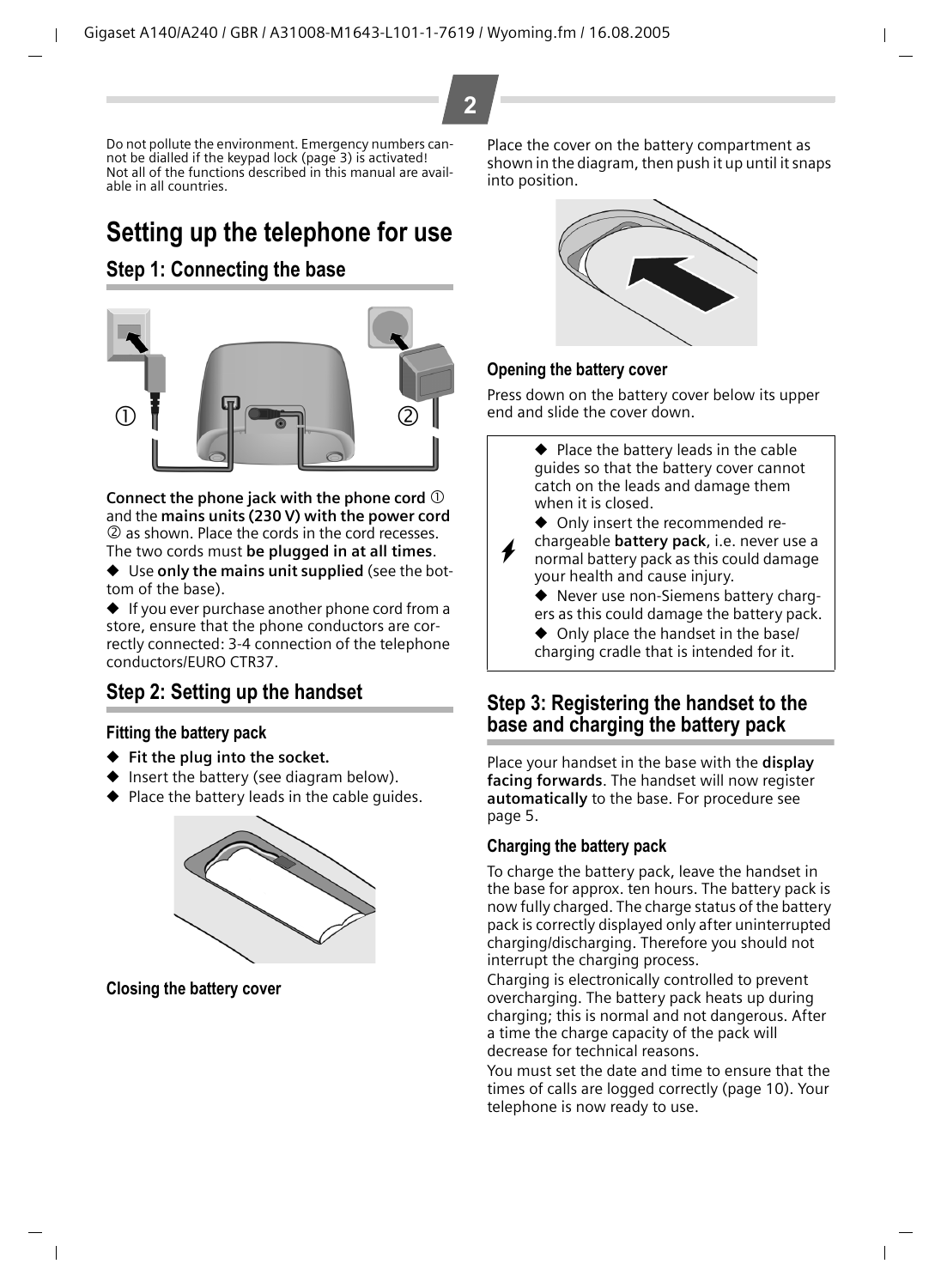### **Activating/deactivating the handset**

Press the 'end call' key **a** and hold. If you place a deactivated handset in the base station or charger, it will automatically activate.

### <span id="page-2-0"></span>**Activating/deactivating the keypad lock**

You can "lock" the keys on the handset to protect the keypad against inadvertent activation. **To activate:** press the hash key **# and hold**. The display shows the icon  $\rightarrow$ .

**To deactivate:** press the hash key **#** and hold. The keypad lock deactivates automatically when you receive a call and activates again after the call. When the keypad lock is active **you cannot even call emergency numbers**!

# **Making calls**

### **Making external calls/Ending a call**

External calls are calls using the public telephone network.

 $^{\mathbb{F}}\mathbf{H}$  (Enter the number)  $\rightarrow$  (

The number is dialled. (Or you can **first** press  $\mathcal{C}$ [dial tone] and then enter the number.) During the call you can adjust the earpiece volume with  $\triangleq$ and  $\mathbf{I}$ .

#### **End the call/cancel dialling:**

Press the end call key  $\bullet$ .

You can automatically insert a network provider prefix before any number (see Menu Tree, PRESE-LECT, [page 10\)](#page-9-0).

### **Answering a call**

Your handset rings and you wish to take the call: Press the talk key  $\curvearrowright$ .

If "Auto Answer" is active [\(page 6\)](#page-5-1) just lift the handset out of its base/charging cradle.

### **Calling Line Identification**

When you get a call, the caller's number will be displayed on your handset; the caller's name will be displayed if it is stored in the directory .

#### **Requirements:**

- 1 You have asked your network provider for the caller's number (CLIP) to be displayed on your handset screen.
- 2 The caller has asked the network provider for his number to be identified (CLI).

The display shows  $\langle \langle \rangle \rangle$  if you have not requested CLIP, **WITHHELD** if the caller has withheld CLI, or **UNAVAILABLE** if it has not been requested.

### **Muting**

You can mute you handset when making external calls. The caller hears a on hold melody. You do not hear your caller either.

Press the display key **INT**. The call is 'held' (on hold melody).

**To cancel the function:** Press  $\sim$  briefly.

### **Handsfree (Gigaset A240 only)**

If you want to swtich to handsfree mode after you have dialled the number, press and hold the talk key  $\mathcal C$ . As long as the handsfree mode is activated the talk key  $\mathcal C$  lights up continuously. During a call you can switch between earpiece and handsfree mode by pressing the talk key  $\mathcal C$ . To adjust the volume press  $\uparrow$  or  $\downarrow$ .

# **Using the directory and other lists**

### **Directory and speed dial list**

These two lists are used in the same way.

To open the directory: Press  $\Box$ .

To open the speed dial list: Press  $\cdot$   $\cdot$ .

**Directory**: Can store up to 20 numbers and associated names.

**Speed dial list:** Can store up to 8 numbers (12 digits max.), e.g. private phone numbers, prefixes of network providers ("Call-by-Call") etc.

Press the  $\Box$  or  $\cdot \odot$  key to open the required list then press **MENU**. The following functions are available:

| <b>EDIT ENTRY</b> |   |
|-------------------|---|
|                   | ٢ |
| <b>NEW ENTRY</b>  |   |
| <b>SHOW ENTRY</b> |   |
| <b>DELETE</b>     |   |

**EDIT ENTRY** Add/edit number and use to dial Save new phone number **SHOW ENTRY** Show/edit number Delete a single entry

Clear the list:  $\Box/\Diamond \rightarrow \mathsf{MENU} \rightarrow 6 \rightarrow \mathsf{OK}$ .

**3**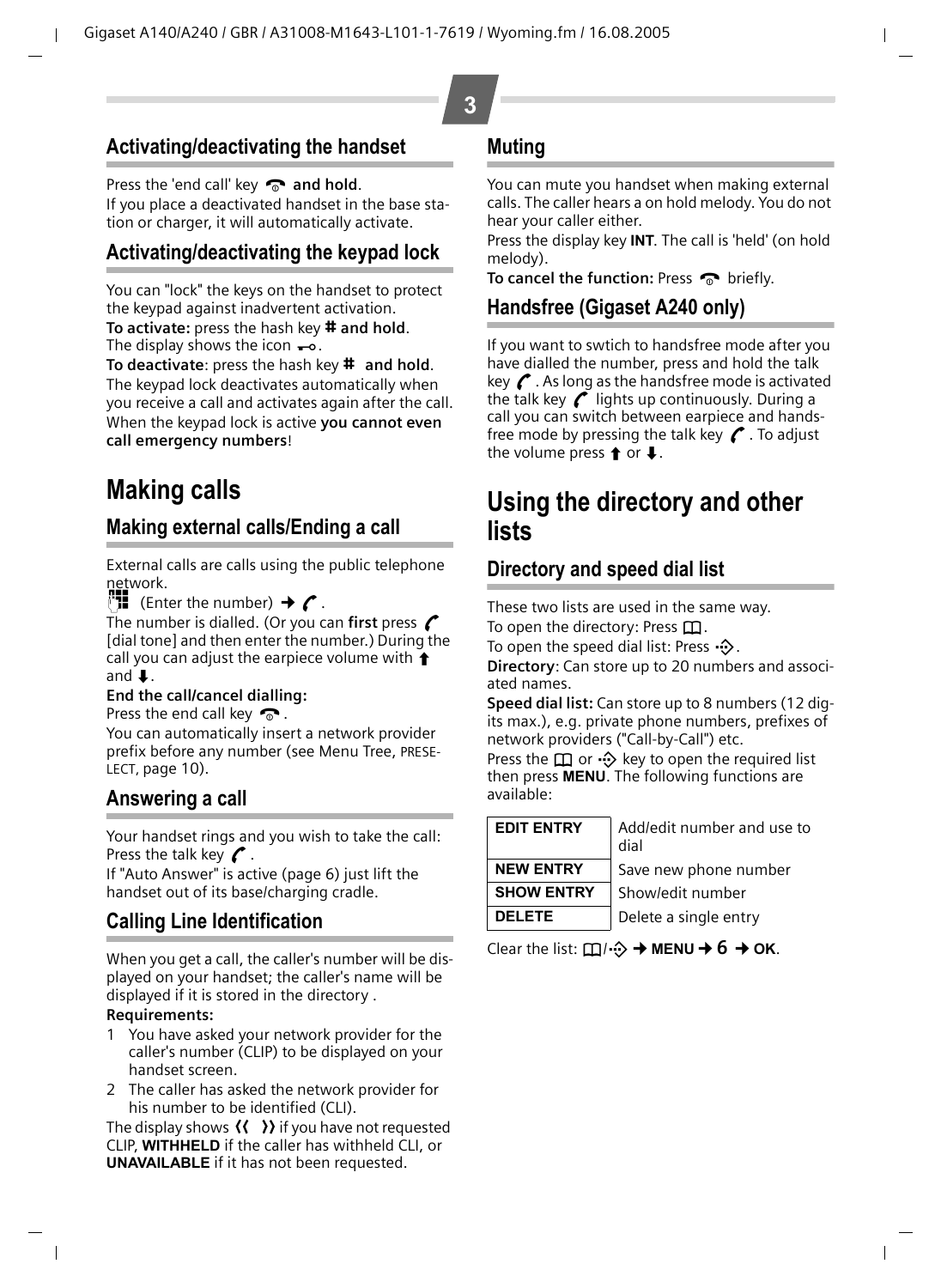#### **Storing a number in the directory/speed dial list** h/C¢ **MENU** ¢ **NEW ENTRY**

| μ¶οκ | Enter phone number and confirm.                                                                                                                |
|------|------------------------------------------------------------------------------------------------------------------------------------------------|
| 隅OK  | Directory: Enter name and confirm.<br>Speed dial: Enter the digit of the<br>required speed dial key (2-9), then<br>enter the name and confirm. |
|      | Press and <b>hold</b> (back to idle status).                                                                                                   |

Table for text/numerical entry: [see page 7.](#page-6-2) Cursor control: [see page 1](#page-0-0).

#### **Dialling with the directory**

| Open the directory.                                  |
|------------------------------------------------------|
| Enter the first letter of the name.                  |
| If there is more then one entry,<br>select the name. |
| Press the talk key.                                  |

#### **Speed dialling**

Example: Press key **3 long**  $\rightarrow$   $\curvearrowright$ .

### <span id="page-3-0"></span>**Last number redial list**

This list contains the five last dialled numbers.  $\rightarrow$  (open the list)  $\rightarrow$  **MENU**. The following functions are available:

**EDIT ENTRY** Add/edit number and use to dial

**COPY TO DIR** Store number in directory

Clear the list:  $\rightarrow \rightarrow \rightarrow$  **MENU** $\rightarrow$  6  $\rightarrow$  OK.

#### **Dialling a number**

You can select a number from the last number redial list:

 $\rightarrow \rightarrow \rightarrow$  Select an entry  $\rightarrow$   $\rightarrow$   $\rightarrow$ 

### <span id="page-3-1"></span>**Calls list/Network mailbox list**

Press the display key  $\Box$  to open the caller list and network mailbox list (see Menu Tree, [page 10\)](#page-9-0). **Calls list:** The numbers of the last 30 **missed** calls are stored.

When the phone is in idle status, new missed calls are indicated by a flashing  $\mathbb{E}$ .

#### **Example of how the calls list appears:**



#### **Opening the calls list and selecting an entry**

You can view entries you have already read.

|                   | Open calls list.                                      |
|-------------------|-------------------------------------------------------|
| <b>I</b> CALLS OK | Confirm.<br>The last incoming call is dis-<br>played. |
|                   | Select entry.                                         |

#### **Using the calls list**

Û¢ Select an entry (see above)¢ **MENU**. The following functions are available:

| <b>DELETE</b>      |
|--------------------|
| <b>COPY TO DIR</b> |
|                    |
| TIME               |
| <b>STATUS</b>      |
| <b>DELETE LIST</b> |

**DELETE** Delete an individual number Store a number in the directory. Enter name **Establish date and time of a call STATUS** Read or not read Delete complete calls list

**Calling back a caller from the calls list:**

 $\Box \rightarrow$  Select an entry  $\rightarrow$   $\prime$ .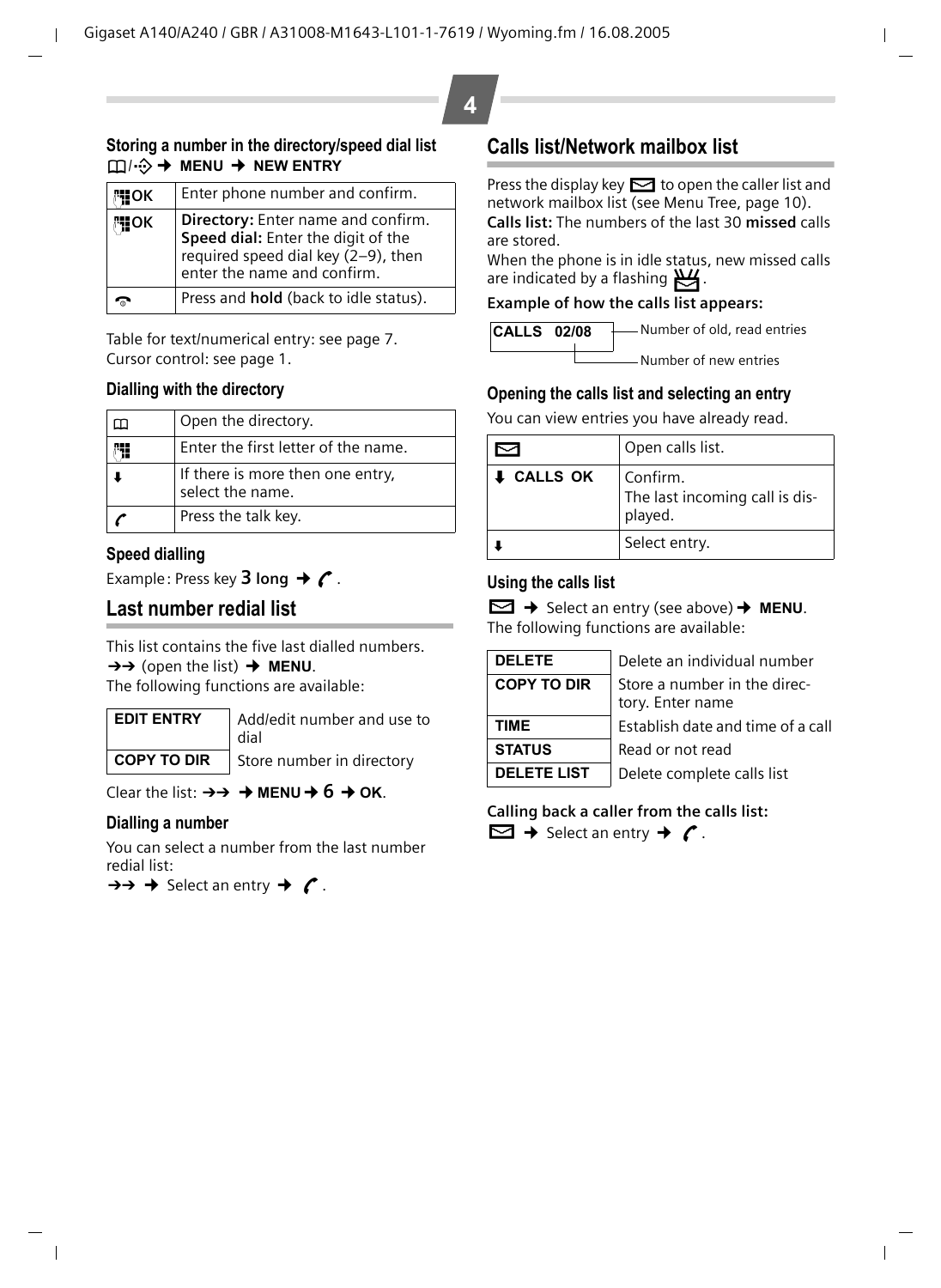# <span id="page-4-1"></span>**Registering and de-registering handsets**

You can register up to four handsets on your base station.

A Gigaset A14/A24 handset that is not yet registered on a base is registered **automatically**. Other handsets must be registered **manually**.

### <span id="page-4-2"></span>**Automatic registering: Gigaset handset A14/A24**

Any Gigaset A14/A24 handset that is not registered to a base can be registered automatically. To register a handset for the first time, place it in the base with the **display facing forward**. Registering takes about 1 minute; a number of icons flash in the display. The handset is **automatically** assigned the next available internal number (1–4). This number appears in the top left of the display after successful registering, e.g. "2". If all of the internal numbers 1 to 4 are used up (i.e. four handsets have been registered), handset number 4 is de-registered and overwritten.

### <span id="page-4-3"></span>**Manual registering: Gigaset handset A14/A24**

**1. On the handset: MENU → REGISTER HS →** enter your system PIN (default is 0000) **→ OK**. The display shows **REGISTER HS** during the registration procedure.

**2. On the base:** Within **60 sec.** of entering the system PIN, press the register/paging key on the front of the base [\(page 1\)](#page-0-1) and **hold** for approx. 3 sec. The registration process starts.

### **Manual registering: Other handsets**

Other handsets are registered as follows:

**1. On the handset:** Start to register your handset as described in its operating instructions.

**2. On the base:** Press the register/paging key on the front of the base [\(page 1\)](#page-0-1) for approx. 3 sec. The registration process starts.

### **De-registering handsets**

You can de-register your Gigaset A14/A24 from the base station as follows

**INT** → Select handset → MENU → **DE-REG H/SET → OK →** 

Enter the system PIN (default is 0000)  $\rightarrow$  OK  $\rightarrow$ **DE-REGISTER?**  $\rightarrow$  OK  $\rightarrow \infty$ .

The internal number disappears from the de-registered handset. Handsets that have not been deregistered retain their internal number.

# <span id="page-4-0"></span>**Using several handsets**

### **Internal calls**

Internal calls are no-cost calls to other handsets that are registered to the same base.

| INT          | Press the display key.<br>Your own handset is marked "<". |
|--------------|-----------------------------------------------------------|
| either       | Call a single handset:                                    |
|              | Enter number of handset,<br>e.g. $2.$                     |
| $or \dots$   | <b>Calling all handsets:</b>                              |
| ∗            | Press the star key.                                       |
| $\dots$ then | Ending the call:                                          |
|              | Press the end call key.                                   |

### **Internal conference/Call connecting**

You are in conversation with an **external** caller. To confer:

**INT** (the external caller hears the on hold melody)  $\rightarrow$  Select a handset  $\rightarrow$  (confer with internal number).

#### End: **MENU** ¢ **GO BACK** ¢ **OK.**

You are reconnected with the external caller. Or to connect the call:

**INT**  $\rightarrow$  Select a handset  $\rightarrow$   $\infty$  (announce the call if required)  $\rightarrow \infty$  Press the end call key. You can also press the end call key  $\bullet$  immediately (without announcing the call). If the internal number does not answer or is busy the call will come back to you automatically.

### **Barging in on an external call**

You are conducting an external call. An internal caller can 'barge in' on your call and join in the conversation (everybody hears a beep). **Requirement:** The **BARGE IN** function is activated.

#### **Activating/deactivating internal barge-in**

**MENU** ¢ **BASE SET** ¢ **ADD FEATURES** ¢ **BARGE IN**  $(\mathcal{J} = \text{on}).$ 

#### **Internal barge-in**

The display shows **LINE IN USE**. You wish to barge in on the call.

 $\Gamma$  Press the talk key.

You are connected. Everyone hears a signal tone. The display shows **LISTENING IN**.

**End:** a Press the end call key.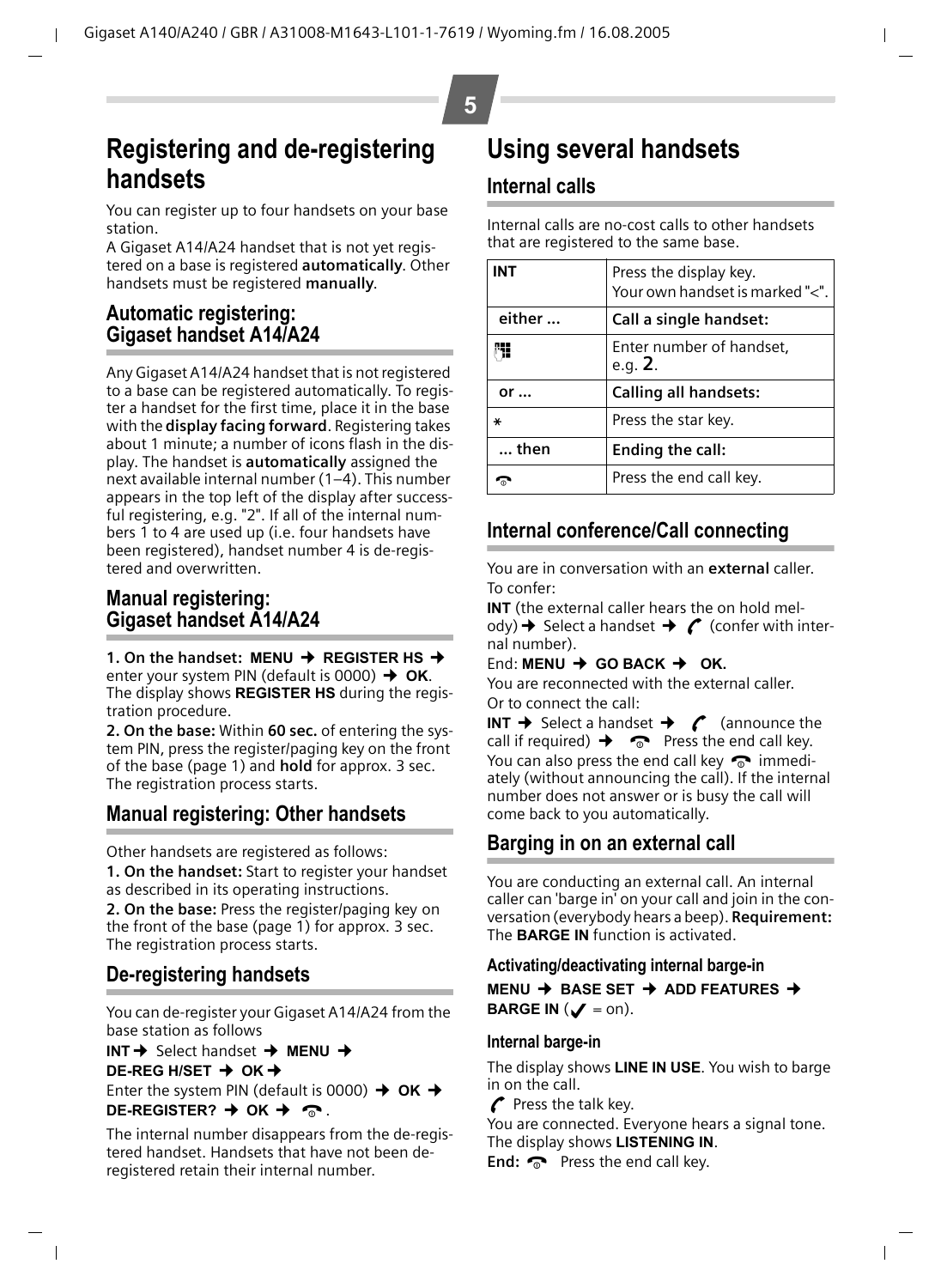## **6**

If one of the internal callers presses the end call key  $\bullet$ , a signal tone sounds. This does not affect the connection between the other handset and the external caller.

## <span id="page-5-0"></span>**Looking for a handset ("paging")**

If you have mislaid your handset you can page it with the help of the base. To do this, **briefly** (2 seconds max.) press the register/paging key on the front of the base [\(page 1\).](#page-0-1) All handsets will ring at the same time.

End paging: **Briefly** press the registration/paging key (on the base) or the talk key  $\curvearrowright$  on any handset.

Pressing the registration/paging key for

i **more than 2 seconds** puts the base into registration mode. The handsets will not ring in this case.

# **Handset settings**

### **Changing the display language**

You can view the display texts in different languages.

**MENU**  $\rightarrow$  **92**  $\rightarrow$  Select language

(e.g. digit combination Q1 for German):

| 01     | German  | 06  | Spanish    |
|--------|---------|-----|------------|
| 02     | English | 07  | Portuguese |
| 03     | French  | 08  | Turkish    |
| 0<br>4 | Italian | በ ዓ | Greek      |
| 05     | Dutch   |     |            |

### <span id="page-5-1"></span>**Activating/deactivating Auto Answer**

When you get a call you can simply lift the handset out of the base or charger without having to press the talk key  $\curvearrowleft$ .

To activate: MENU → 911. To deactivate: MENU **→ 9 1 0**.

#### **Activating/deactivating battery warning tone**

If this function is activated, a beep sounds in idle status when the battery pack is almost flat. To deactivate: MENU  $\rightarrow$  940. To activate: MENU **→ 941**.

### **Resetting the handset**

Restoring the factory settings of the handset will **not** affect entries in the directory, the calls list or the speed dial list or the handset's registration to the base.

#### $MENU \rightarrow 93 \rightarrow RFSFT$  ?  $\rightarrow$  OK.

#### **Base station settings**

#### **Changing pause after line seizure**

You can change the length of the pause that is inserted between pressing the talk key  $\mathcal C$  and sending the number:

**MENU**  $\rightarrow$  **8916**  $\rightarrow$  The digit for the current pause length flashes: **1** = 1 sec.; **2** = 3 sec.;  $3 = 7$  sec.;  $4 = 2.5$  sec.  $\rightarrow$  Enter digit  $\rightarrow$  OK.

#### **Changing the pause after the Recall key (dial pause)**

You can change the length of the dial pause if your PABX requires this (refer to the operating instructions of the PABX):

**MENU**  $\rightarrow$  **8912**  $\rightarrow$  The digit for the current pause length flashes: **1** = 800 ms; **2** = 1600 ms;  $3 = 3200 \text{ ms} \rightarrow$  Enter digit  $\rightarrow$  OK.

To insert a dial pause: press  $\bf R$  for 2 seconds. A "P" appears in the display.

#### Version: 16.08.2005



Issued by Information and Communication mobile Haidenauplatz 1 D-81667 Munich © Siemens AG 2004 All rights reserved. Subject to availability. Right of modification reserved. Printed in Germany. Siemens Aktiengesellschaft http://www.siemens.com.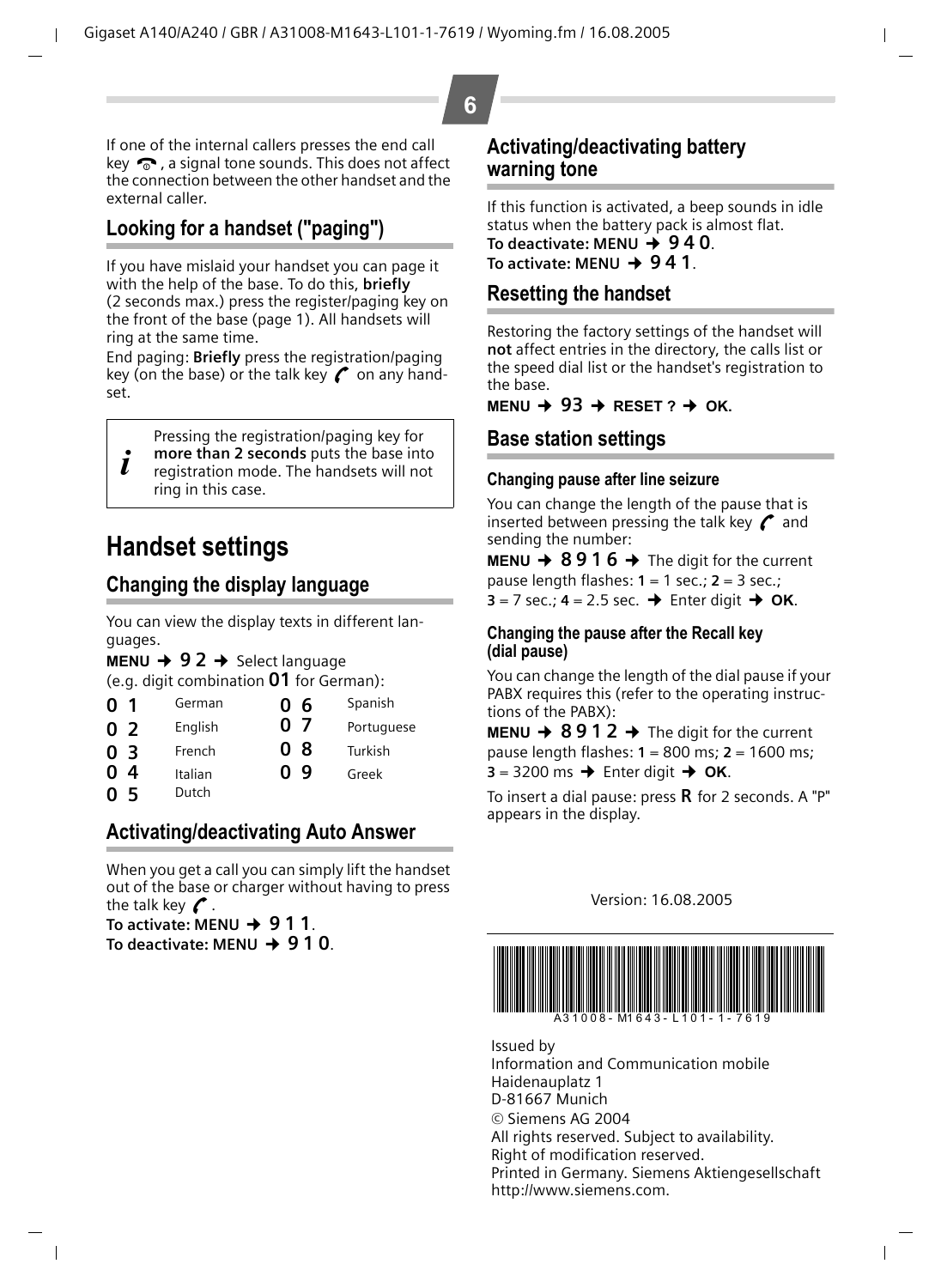# **Appendix**

#### <span id="page-6-2"></span>**Character set chart**

Press the required key the number of times indicated.

|   | 1 x     |  | 2x 3x 4x 5x 6x                            |  |
|---|---------|--|-------------------------------------------|--|
|   |         |  |                                           |  |
|   | Space   |  |                                           |  |
| # |         |  | # (appears in display as $\blacksquare$ ) |  |
|   | $\star$ |  |                                           |  |

### **Specifications**

#### **Power consumption**

In ready status: approx. 2 Watt. During charging: approx. 3 Watt. During a call: approx. 2 Watt.

#### <span id="page-6-0"></span>**General specifications**

| Standard                        | DECT and GAP (compatible)                                         |
|---------------------------------|-------------------------------------------------------------------|
| Range                           | up to 300 m outdoors,<br>up to 50 m indoors                       |
| Mains unit                      | 230 V ~/50 Hz                                                     |
| Operating temperature           | +5 °C to +45 °C                                                   |
| Dimensions/Handset              | $154 \times 59 \times 29$ mm (L $\times$ W $\times$ H)            |
| Dimensions/Base                 | 87 x 129 x 89 mm (L x W x H)                                      |
| Weight/Handset                  | approx. 127 q<br>(including battery pack)                         |
| Weight/Base                     | approx. 121 q                                                     |
| Re-chargeable battery<br>pack   | NiMH, 2xAAA Pack                                                  |
| Battery pack re-order<br>number | V30145-K1310-X359,<br>A5B00075178739                              |
| Battery pack capacity           | 550 mAh                                                           |
| Charging time                   | approx. 10 hours in base,<br>approx. 5 hours in charging<br>shell |
| Calling time                    | approx. 10 hours                                                  |
| Standby time                    | approx. 170 hours (7 days)                                        |

### **Care**

Wipe the base station and handset with a **damp cloth** or an antistatic wipe. **Never** use a dry cloth! This can cause static!

# <span id="page-6-1"></span>**Contact with liquid !**

If the handset has come into contact with liquid:

- 1 **Switch the handset off and remove the battery pack immediately**.
- 2 Allow the liquid to drain from the handset.
- 3 Pat all parts dry, then place the handset with the battery compartment open and the keypad facing down in a dry, warm place **for at least 72 hours** (**not** in a microwave, oven etc.).
- **4 Do not activate the handset again until it is dry.**

When it has fully dried out you will normally be able to use it again.

### **Questions and answers**

If you have any queries about the use of your telephone, go to

[www.siemens.com/gigasetcustomercare](http://www.siemens.com/gigasetcustomercare  )

for assistance 24/7. The table below contains a list of common problems and possible solutions.

| Problem                                                                  | Cause                                                                | Solution                                                                                                                                |
|--------------------------------------------------------------------------|----------------------------------------------------------------------|-----------------------------------------------------------------------------------------------------------------------------------------|
| Nothing<br>appears in the<br>display.                                    | The handset is not<br>switched on.<br>Battery pack is                | Press the end call<br>key $\widehat{\mathbb{R}}$ for approx.<br>5 seconds or place<br>the handset in the<br>base.<br>Charge/replace the |
|                                                                          | flat.                                                                | battery pack (page 2).                                                                                                                  |
| No response<br>to key press,<br>"HOLD KEY"<br>appears in the<br>display. | The keypad lock is<br>activated.                                     | Press the hash key #<br>for approx. 2 sec<br>(page 3).                                                                                  |
| No wireless<br>connection to<br>the base, dif-                           | The handset is<br>outside the range<br>of the base.                  | Move the handset<br>closer to the base.                                                                                                 |
| ferent icons<br>flash in the<br>display.                                 | The handset is not<br>registered.<br>The base is not<br>switched on. | Register the handset<br>(page 5).<br>Check the power con-<br>nector at the base<br>(page 2).                                            |
|                                                                          | Cords not routed<br>correctly                                        | Check cord routing<br>(page 2).                                                                                                         |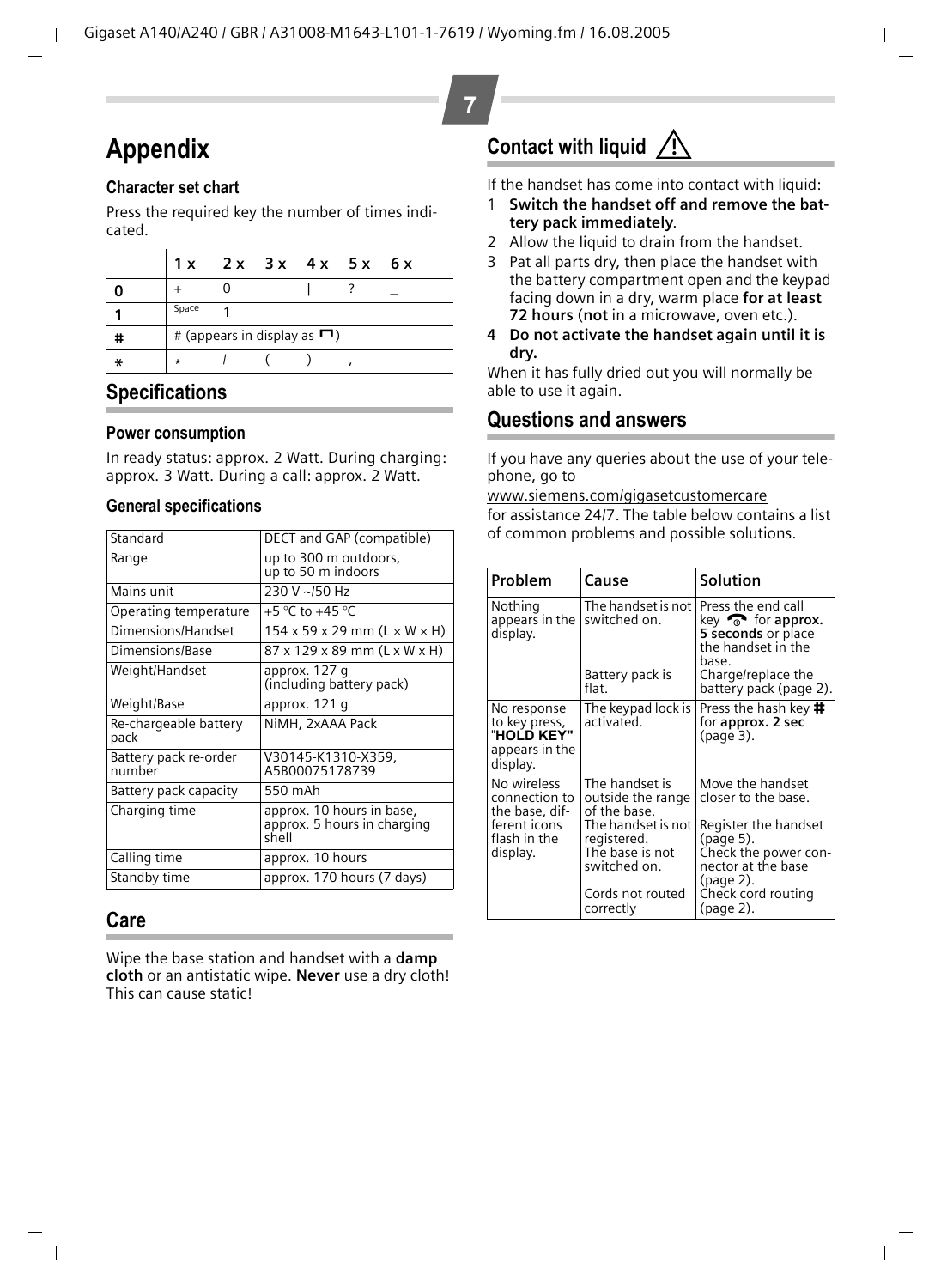### **Service (Customer Care)**

We offer you support that is fast and tailored to your specific needs!

Our Online Support on the Internet:

[www.siemens.com/gigasetcustomercare](http://www.siemens.com/gigasetcustomercare  )

This site can be accessed at any time wherever you are. It will give you 24/7 support for all our products. It also provides interactive troubleshooting, a list of FAQs and answers plus operating instructions for you to download.

You will also find frequently asked questions and answers in the **Questions and Answers** section of this user quide.

For fast and dependable assistance with any repairs or guarantee/warranty claims, contact our Service Centres.

#### **Service-Center United Kingdom: 08705 334411**

You will be given personal advice about our range of products on our Premium Hotline: **United Kingdom:**

**0906 9597555** 0.75 £/minute

Please have your receipt ready when calling. Replacement or repair services are not offered in countries where our product is not sold by authorised dealers.

### **Authorisation**

Your Gigaset is intended for operation in your country, as depicted on the underside of the base station and the packaging. Country-specific conditions have been taken into account. The CE mark certifies conformity of the device with the essential requirements of the R&TTE directive.

#### **Excerpt from the original declaration:**

"We, Siemens AG, declare, that the above mentioned product is manufactured according to our Full Quality Assurance System certified by CETECOM ICT Services GmbH in compliance with ANNEX V of the R&TTE-Directive 99/5/EC. The presumption of conformity with the essential requirements regarding Council Directive 99/5/EC is ensured.

Senior Approvals Manager"

The Declaration of Conformity (DoC) has been signed. In case of need, a copy of the original DoC can be made available via the company hotline.

#### $\epsilon$ 0682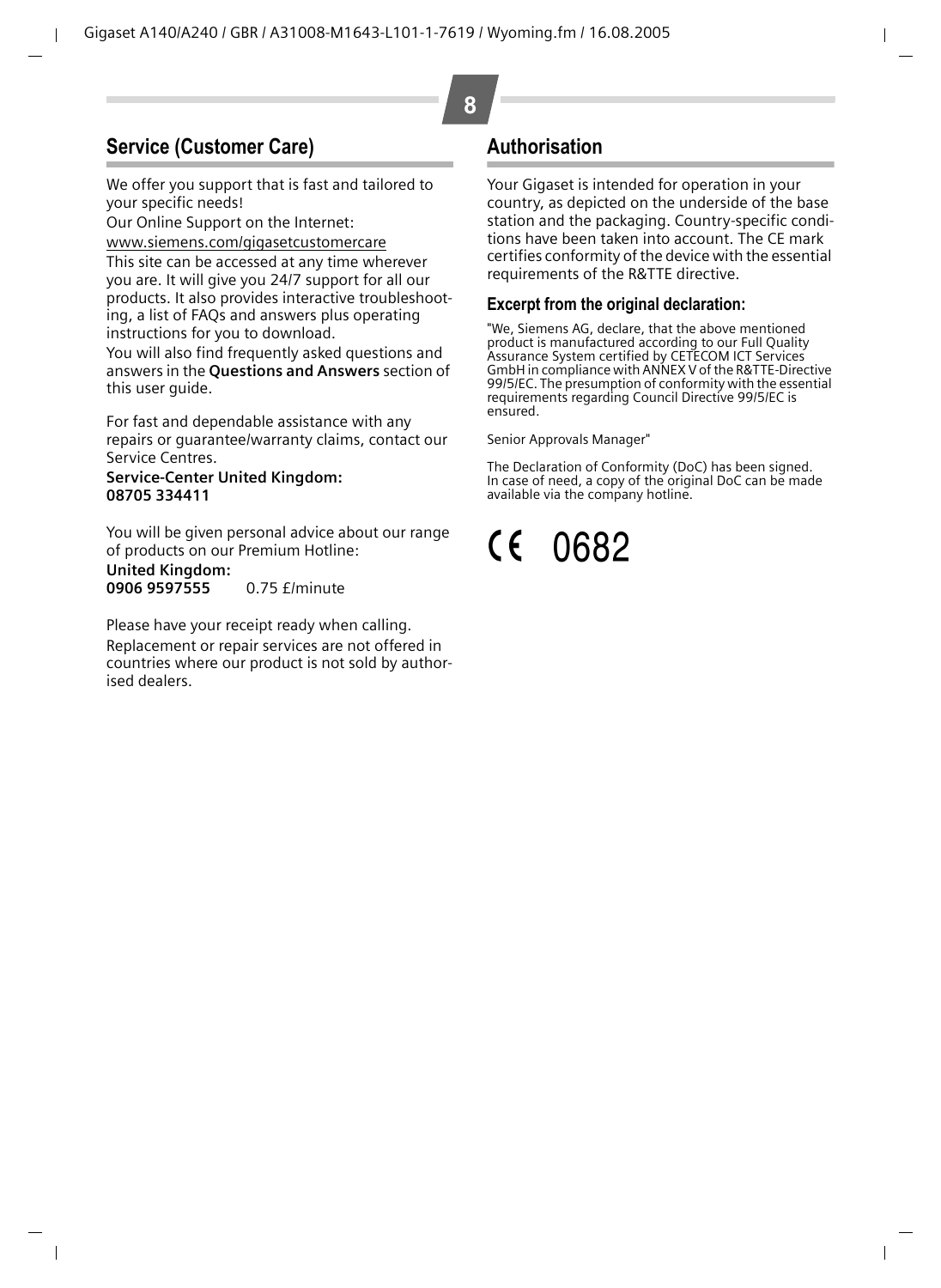### **Guarantee Certificate United Kingdom**

Without prejudice to any claim the user (customer) may have in relation to the dealer or retailer, the customer shall be granted a manufacturer's Guarantee under the conditions set out below:

- In the case of new devices and their components exhibiting defects resulting from manufacturing and/or material faults within 24 months of purchase, Siemens shall, at its own option and free of charge, either replace the device with another device reflecting the current state of the art, or repair the said device. In respect of parts subject to wear and tear (including but not limited to, batteries, keypads, casing), this warranty shall be valid for six months from the date of purchase.
- ◆ This Guarantee shall be invalid if the device defect is attributable to improper treatment and/or failure to comply with information contained in the user manuals.
- This Guarantee shall not apply to or extend to services performed by the authorised dealer or the customer themselves (e. g. installation, configuration, software downloads). User manuals and any software supplied on a separate data medium shall be excluded from the Guarantee.
- The purchase receipt, together with the date of purchase, shall be required as evidence for invoking the Guarantee. Claims under the Guarantee must be submitted within two months of the Guarantee default becoming evident.
- Ownership of devices or components replaced by and returned to Siemens shall vest in Siemens.

This Guarantee shall apply to new devices purchased in the European Union. For Products sold in the United Kingdom the Guarantee is issued by: Siemens plc, Information & Communication Mobile Devices. Siemens House, Oldbury, Bracknell, RG12 8FZ.

**9**

- ◆ Any other claims resulting out of or in connection with the device shall be excluded from this Guarantee. Nothing in this Guarantee shall attempt to limit or exclude a Customers Statutory Rights, nor the manufacturer's liability for death or personal injury resulting from its negligence.
- ◆ The duration of the Guarantee shall not be extended by services rendered under the terms of the Guarantee.
- ◆ Insofar as no Guarantee default exists, Siemens reserves the right to charge the customer for replacement or repair.
- The above provisions does not imply a change in the burden of proof to the detriment of the customer.

To invoke this Guarantee, please contact the Siemens telephone service. The relevant number is to be found in the accompanying user manual.